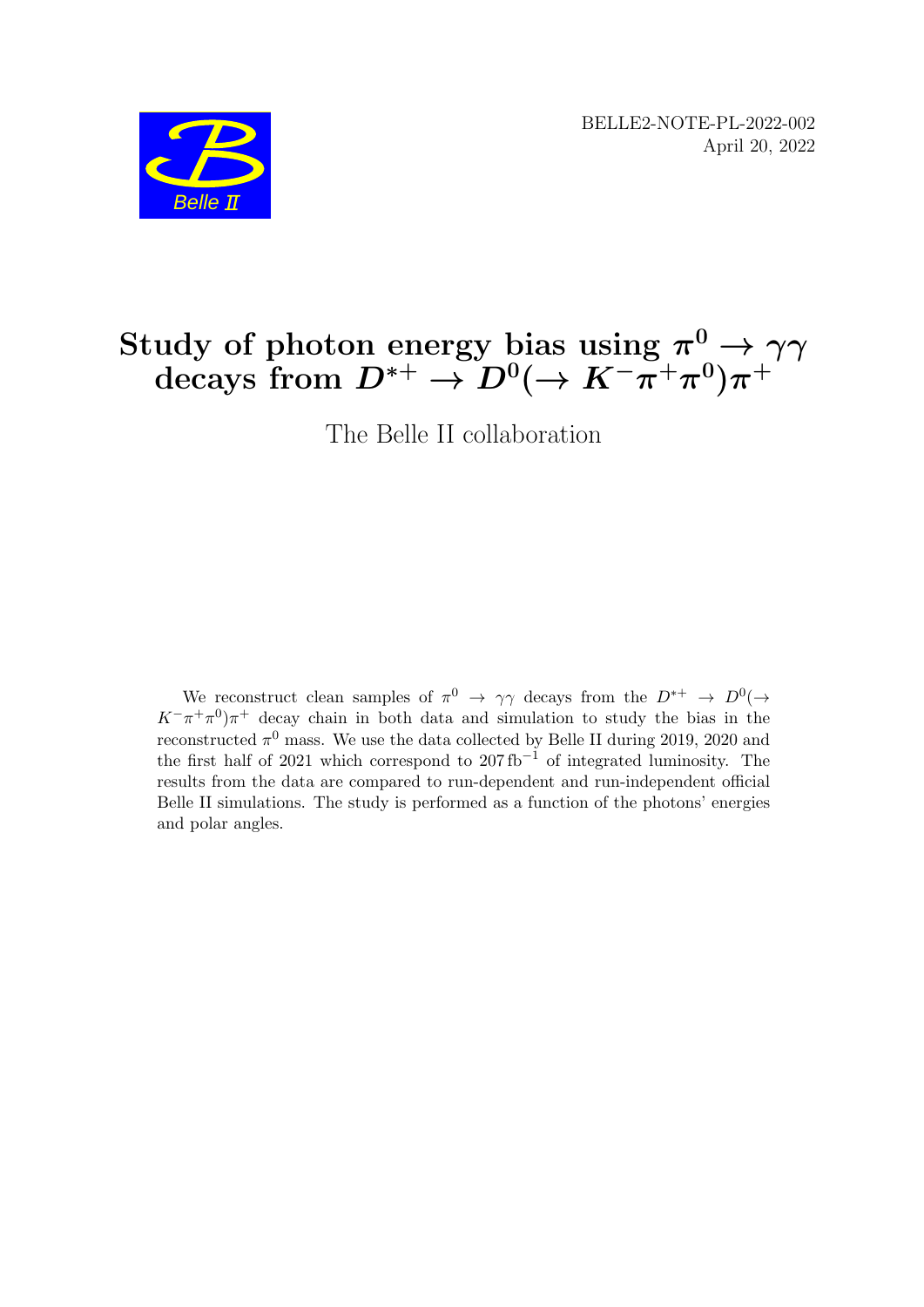#### 1 Introduction

This note presents a data-simulation comparison of the  $\pi^0$ -mass distribution using  $\pi^0 \rightarrow$  $\gamma\gamma$  decays from the  $D^{*+} \to D^{0}(\to K^{-}\pi^{+}\pi^{0})\pi^{+}$  decay chain.<sup>[1](#page-1-0)</sup> The study is meant to inform about data-simulation differences resulting from biases in the measurement of photon energies at Belle II.

The analysis uses  $e^+e^-$ -collision data collected by Belle II [\[1\]](#page-6-0) between 2019 and the first half of 2021, which correspond to an integrated luminosity  $207 \text{ fb}^{-1}$ . Belle II [\[1\]](#page-6-0), operating at the SuperKEKB [\[2\]](#page-6-1) asymmetric  $e^+e^-$  collider in Japan, consists of several sub detector arranged in a cylindrical structure around the beam pipe. It is designed to detect long-lived charged and neutral particles emitted from SuperKEKB collisions and measure their four-momentum. The innermost detector nearest to the interaction region (IR) is the vertex detector (VXD), which consists of two layers silicon-pixel detector (PXD) and a four-layer double-sided silicon-strip detector (SVD). A central drift chamber (CDC) is located outside of the VXD to track charged particles. Charged-particle identification is provided by a time-of-propagation counter (TOP) and an aerogel ring-imaging cherenkov detector (ARICH) that cover the barrel and forward end-cap regions, respectively. Further out, an electromagnetic calorimeter (ECL) made of thallium-doped cesium-iodide crystals is used to detect energy of photons and to separate electrons from hadrons. The  $K_L$  and muon detector (KLM) is the outermost sub-detector to identify  $K<sub>L</sub><sup>0</sup>$  mesons and muons.

Simulation events are generated using KKMC [\[3\]](#page-6-2) for quark-antiquark pairs from  $e^+e^$ collisions, PYTHIA8 [\[4\]](#page-6-3) for hadronization, EVTGEN [\[5\]](#page-6-4) for the decay of the generated hadrons, and GEANT4 [\[6\]](#page-6-5) for the detector response.

#### 2 Event selection

Events enriched in signal  $D^{*+} \to D^0 (K^- \pi^+ \pi^0) \pi^+$  decays are first selected by requiring the presence of at least three tracks with transverse momentum  $p_T > 0.2 \text{ GeV}/c$  and originating from the IR, and by vetoing events consistent with Bhabha scattering. Photon candidates are formed from isolated ECL clusters that are not matched to any track. The cluster polar angle is required to be in the CDC acceptance  $(17° < \theta < 150°)$ , the cluster timing uncertainty must be smaller than  $10<sup>6</sup>$  ns, and the cluster energy must be larger than 75 MeV or the ratio between the energies of the central crystal,  $E_1$ , and the  $3 \times 3$  crystals around the central crystal,  $E_9$ , must be larger than 0.4. Two photon candidates are combined to form  $\pi^0 \to \gamma \gamma$  decays. The two photons are ordered by polar angle, with the leading photon  $(\gamma_1)$  corresponding to the one with larger polar angle. The two photons are required to have energies within 5% of each other,  $|[E(\gamma_1)-E(\gamma_2)]/E(\gamma_1)| < 0.05$ , to more easily relate any shift in the  $\pi^0$  mass position to a bias in the reconstruction of the photon energy [\[7\]](#page-6-6). Candidates with  $\pi^0$  masses in the range [0.08, 0.2] GeV/ $c^2$  are then combined with two oppositely charged tracks to form  $D^0 \to K^-\pi^+\pi^0$  candidates. The tracks are required to originate from the IR, have at least 20 hits in the CDC and be identified as either a pion  $(\mathcal{L}_{\pi}/(\mathcal{L}_K+\mathcal{L}_{\pi})>0.3)$  or a kaon  $(\mathcal{L}_K/(\mathcal{L}_K+\mathcal{L}_{\pi})>0.3)$ , where  $\mathcal{L}_K$  and  $\mathcal{L}_{\pi}$  are the likelihoods of kaon and pion, respectively, as determined from the particle-

<span id="page-1-0"></span><sup>1</sup>Charge-conjugate decays are implied throughout.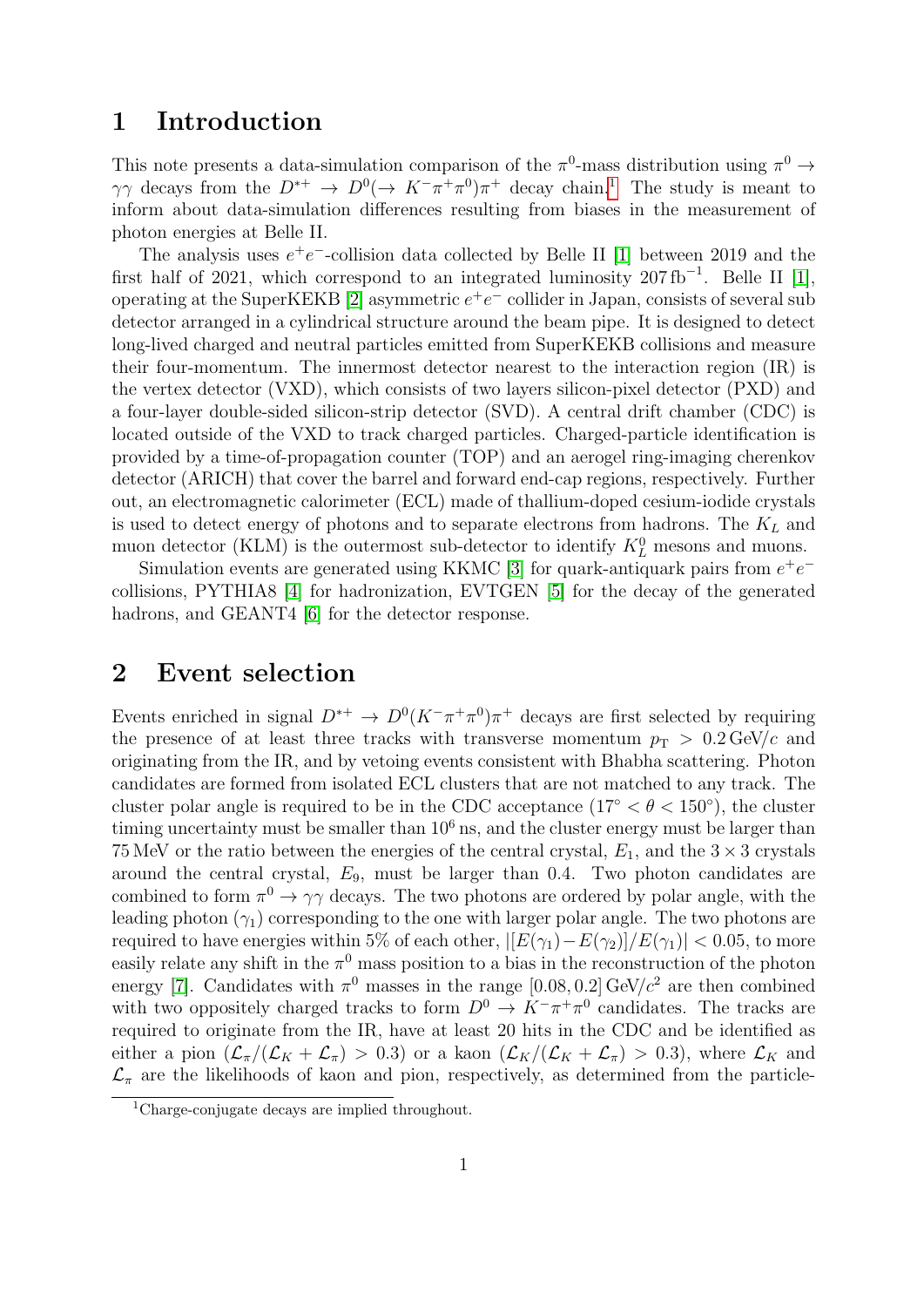identification information provided by the CDC, the TOP and the ARICH detectors. The mass of the  $D^0$  candidates is required to be in the range [1.84, 1.88] GeV/ $c^2$ . The  $D^0$  candidates are combined with low-momentum ("soft") pions to form  $D^{*+} \to D^0 \pi^+$ candidates. The soft pions are selected from the list of tracks that are in the CDC acceptance, are consistent with originating from the IR and have at least one hit in the CDC. The  $D^{*+}$  candidates are fit using TreeFitter [\[8\]](#page-6-7) by constraining the  $D^{*+}$ production vertex to the measured position of the IR. The fit must converge and have  $\chi^2$ -probability in excess of 1%. The momentum of the  $D^{*+}$  in the  $e^+e^-$  center-of-mass system must exceed  $2.3 \text{ GeV}/c^2$  to suppress combinatorial background and events where the  $D^{*+}$  originates from a B decay. The difference between the  $D^{*+}$  and  $D^0$  masses,  $\Delta m$ , must be in the range [0.1445, 0.1465] GeV/ $c^2$ . When multiple  $D^{*+}$  candidates are selected in the same event, only the one with largest TreeFitter probability is kept.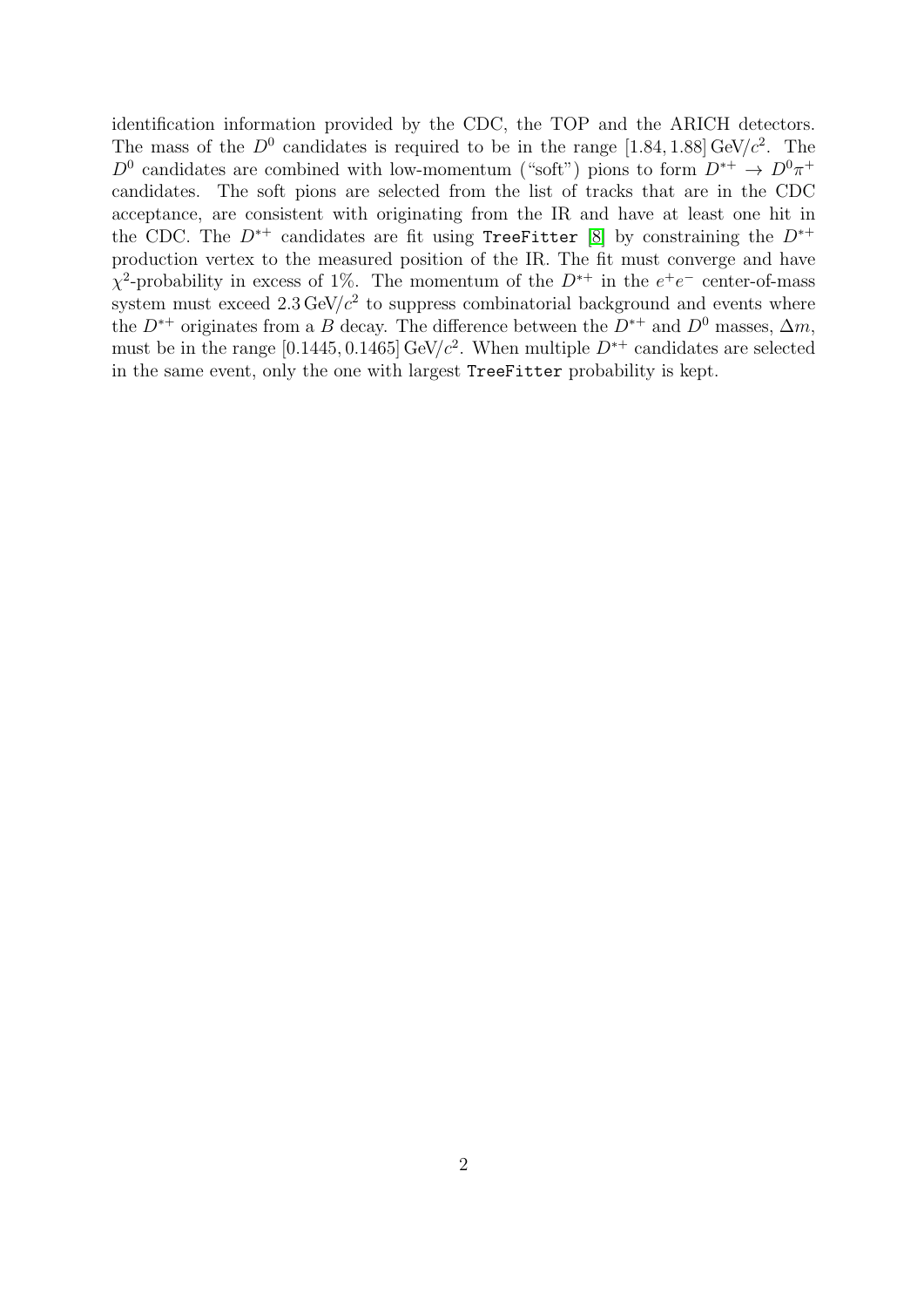

<span id="page-3-0"></span>Figure 1: Distribution of (top)  $m(D^0)$ , (middle) difference between the  $D^{*+}$  and  $D^0$ masses  $(\Delta m)$  and (bottom)  $\pi^0$  mass for  $D^{*+} \to D^0 (K^-\pi^+\pi^0)\pi^+$  candidates reconstructed in (left) data and (right) simulation. The  $m(D^0)$  ( $\Delta m$ ) distribution is only for candidates populating the  $\Delta m$  (m(D<sup>0</sup>)) signal region indicated by the vertical lines. The  $\pi^0$ -mass distribution is only for candidates populating the  $\Delta m$  and  $\Delta m$  signal regions, and after the removal of the events with multiple  $D^{*+}$  candidates.

The  $m(D^0)$ ,  $\Delta m$  and  $\pi^0$  mass distributions of the selected candidates, separately for data and simulation, are shown in [Figure 1.](#page-3-0)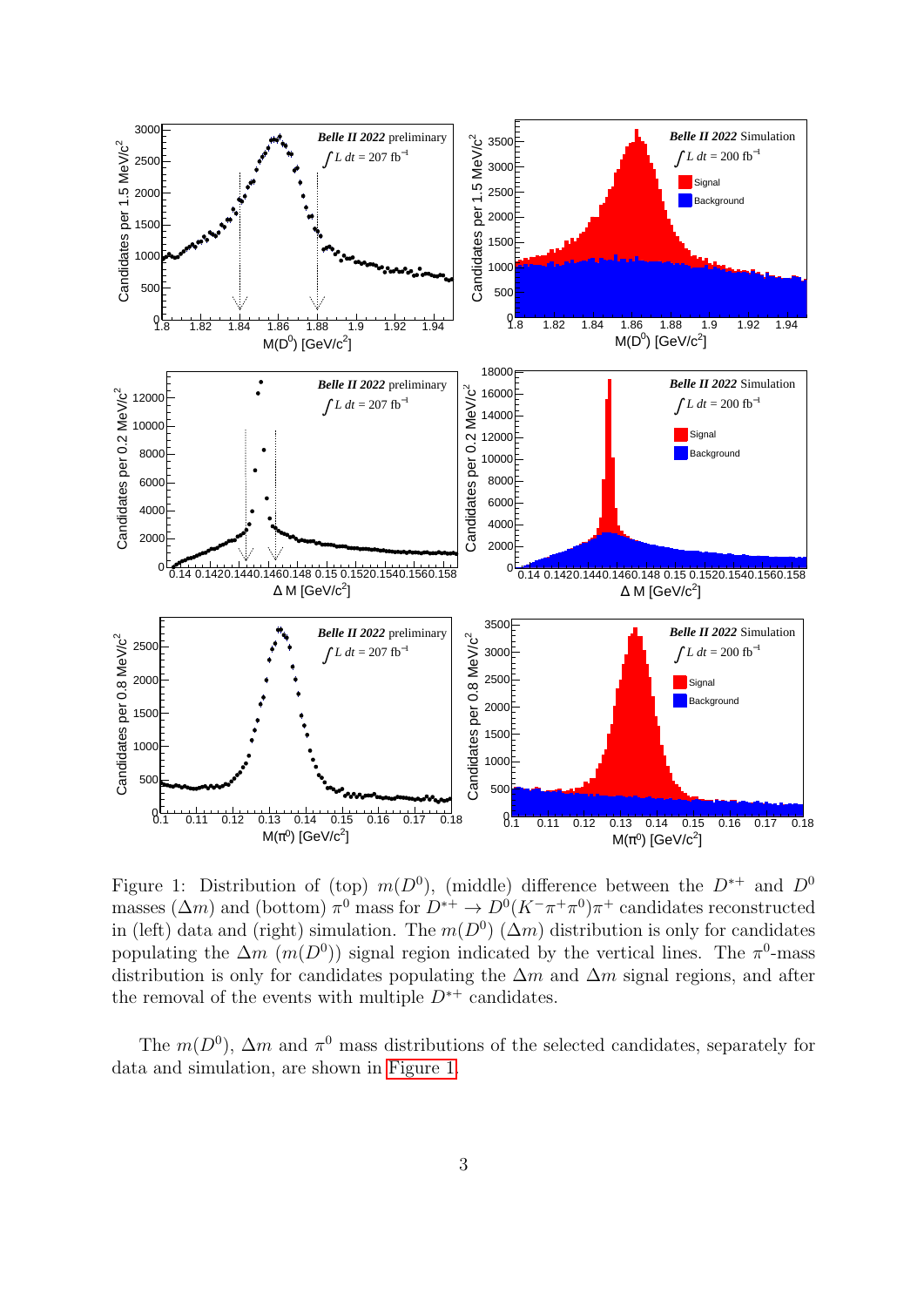### 3 Data-simulation comparison

Unbinned maximum-likelihood fits to the  $\pi$ <sup>0</sup>-mass distributions from subsets of the data and of the simulation, selected according the leading photon energy or polar angle, are used to determine the variation of the  $\pi^0$ -mass peak position and width as a function of the subsets considered. In each fit, the signal component is described by a Gaussian distribution and the background component by an exponential distribution. Example fits to the  $\pi^0$ -mass distributions of the data in two bins of leading photon energy are shown in [Figure 2.](#page-4-0)



<span id="page-4-0"></span>Figure 2: Distribution of  $M(\pi^0)$  for  $D^{*+} \to D^0(K^-\pi^+\pi^0)\pi^+$  candidates reconstructed in data collected by Belle II during 2019, 2020 and the first half of 2021, and corresponding to an integrated luminosity 207 fb<sup>-1</sup>, in the lower (0 <  $E_{\gamma}$  < 112 MeV: left) and higher  $(536.8 < E<sub>2</sub> < 651$  MeV: right) bins of leading photon energy for all candidates, with fit projection overlaid. Low mass tail of  $M(\pi^0)$  signal is suppressed due to  $D^0$  selection cuts.

The data-simulation ratio between the  $\pi^0$ -mass peak position and width as a function of the leading photon energy for all candidates is shown in [Figure 3.](#page-5-0) We observed the data-simulation ratios of both the  $\pi^0$ -mass peak and the  $\pi^0$ -mass width are within  $\approx 1\%$ from unity and approaching 1 for higher energies.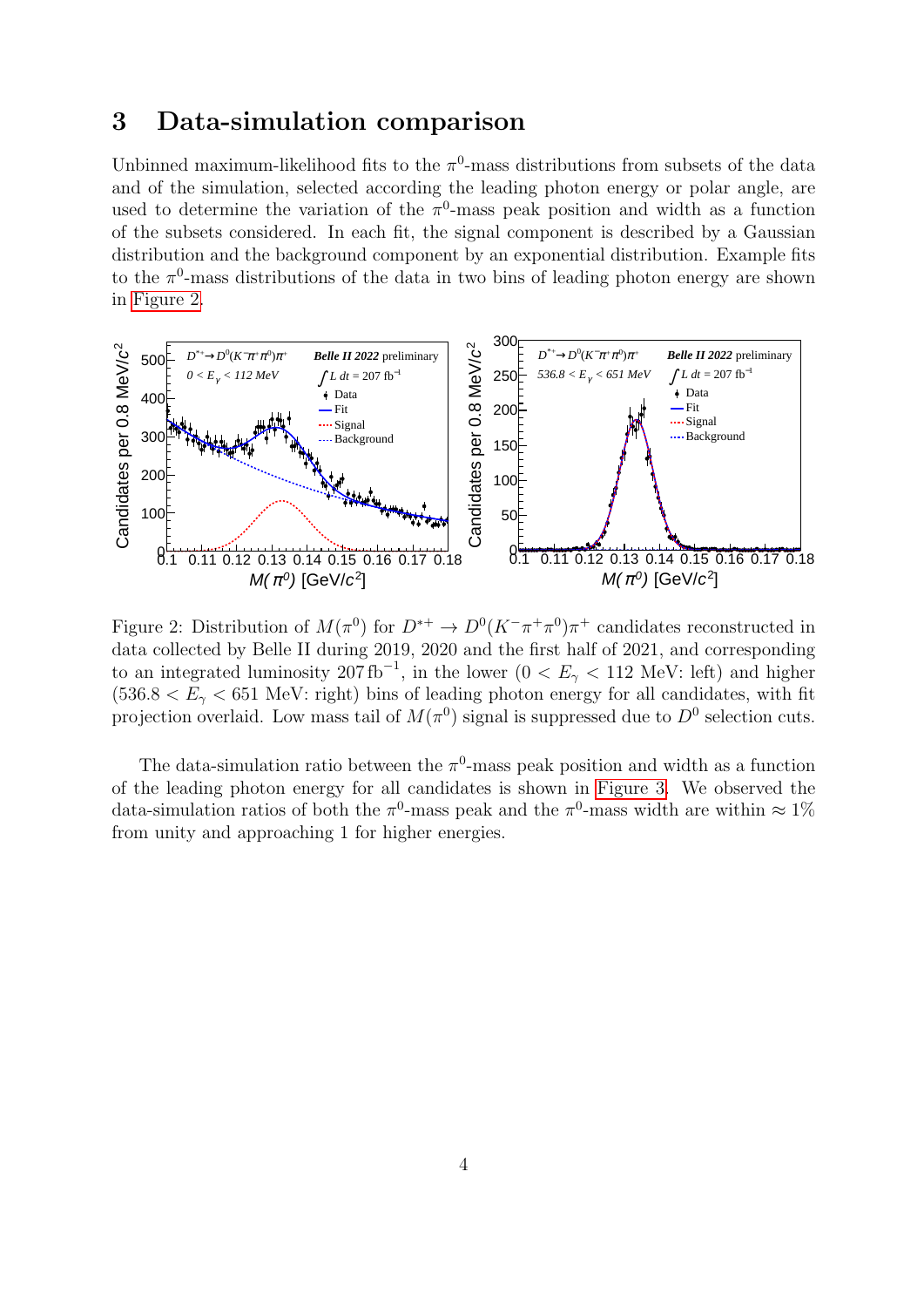

<span id="page-5-0"></span>Figure 3: Variation of the data/simulation ratios of (left) mean  $\pi^0$  mass  $\mu$  and (right)  $\pi^0$ mass resolution  $\sigma$  for  $D^{*+} \to D^0 (K^- \pi^+ \pi^0) \pi^+$  candidates as a function of leading photon energy for all candidates.